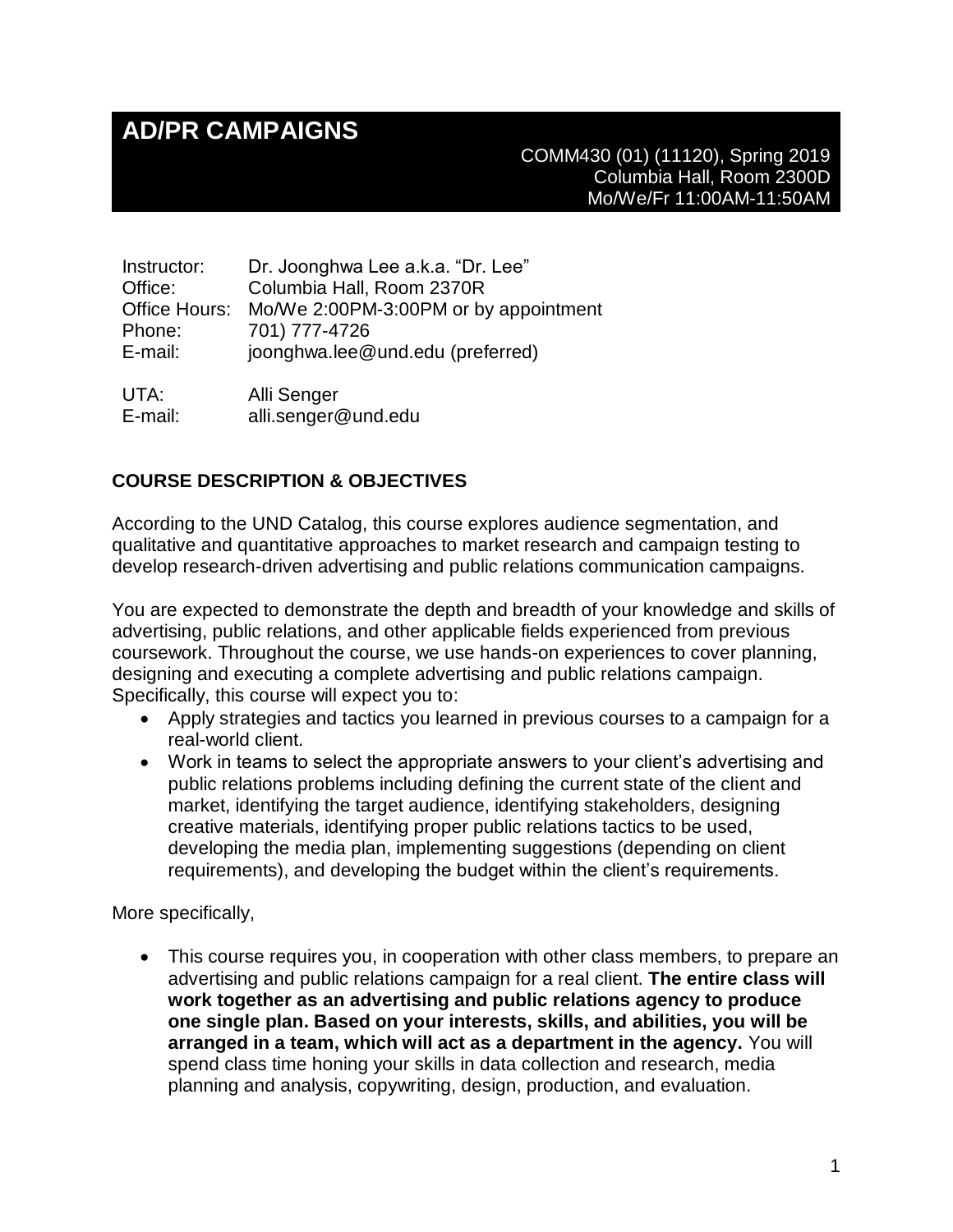- I did not design this class to allow absolute specialization, so you can expect to work on several aspects of the campaign. As a result of your works, you will submit a written campaign/plans book and an oral presentation. You will turn in the written report a week or more before the final presentation.
- This course assumes that you have assimilated a body of knowledge about advertising, public relations, and other strategic communication, that you are familiar with all standard advertising and public relations references and can use them, and that anything you do not know you will learn on your own or ask me about. In this course, I will primarily advise (also counsel, prod, urge, motivate, question, berate, referee, judge – whatever it takes).
- Get ready for a time-consuming, nerve-wracking, emotionally-wrenching experience.
- In other words, this course is as "*real world*" as an academic course can be. That's what makes this class so much fun.

By the end of the semester, you should be able to:

- Develop a thorough understanding of the entire advertising and public relations campaign process and how it is put together to help solve client's needs
	- o Gather and analyze secondary data that provides information pertinent to the client's communication problem
	- o Analyze a client's advertising/public relations/marketing problems and opportunities based on a thorough Situation Analysis
	- o Develop and implement primary research that informs questions unanswered in the Situation Analysis
	- o Set realistic advertising/public relations/social media objectives
	- o Develop a message strategy
	- o Develop creative advertising, public relations, and social media messages for the intended target that are on strategy
	- o Make media planning and buying recommendations
	- o Make realistic budget recommendations
- Sharpen the skills necessary to be an advertising professional
	- o Work collaboratively as part of a team
	- o Gain experience presenting to a real client
	- o Develop a campaign/plans book that will showcase your work to future employers

This course is designed to satisfy the following standards:

- To identify, create and justify the elements of a campaign
- To demonstrate and apply knowledge and skills gained in previous courses in designing, planning and implementing campaigns
- To understand and explain how different departments in an advertising and public relations agency function together to create a campaign
- To be able to listen to a client's needs/wants and turn those needs and wants into an effective campaign reaching a specified target audience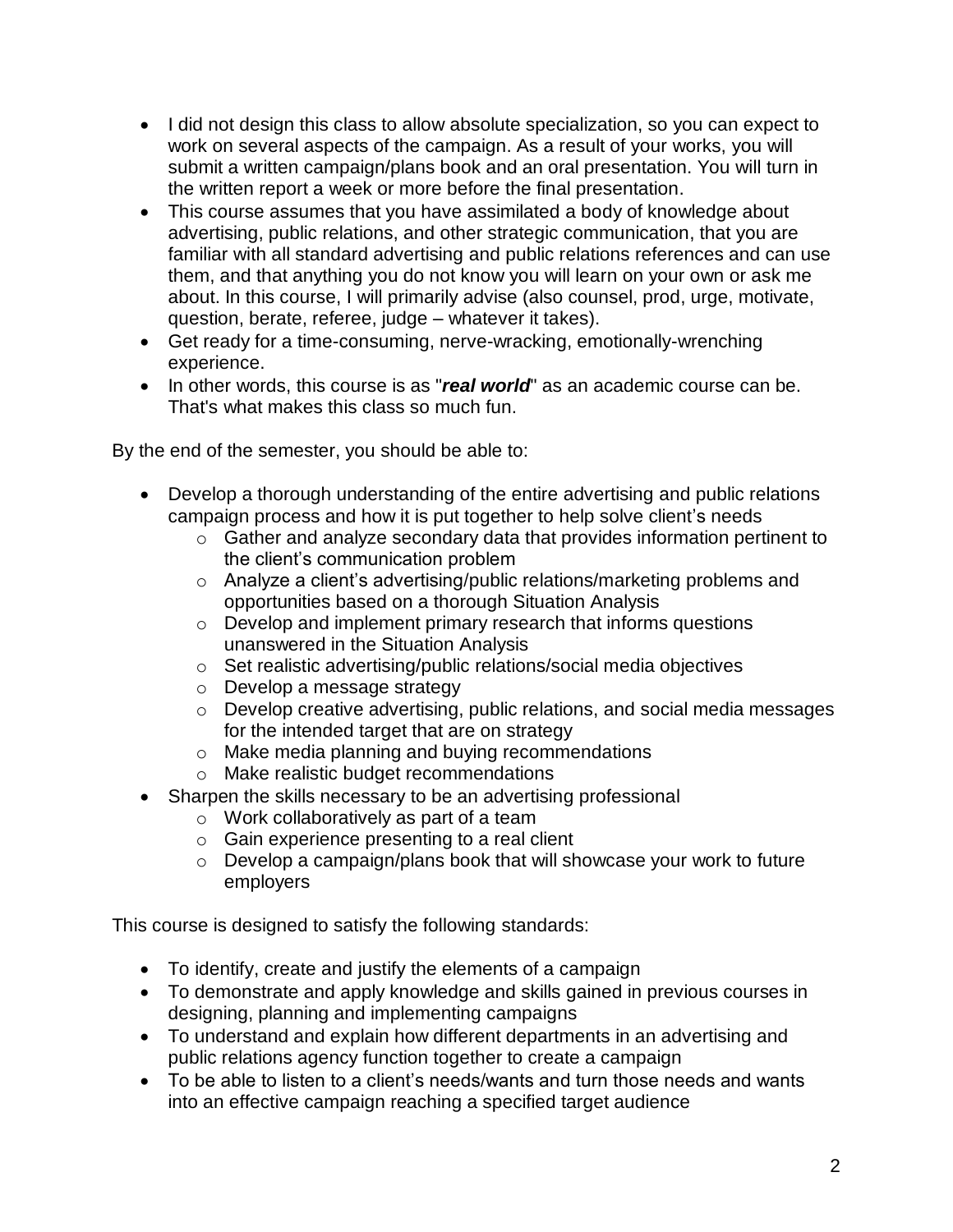- To demonstrate an understanding of diversity of audiences and groups
- To demonstrate an understanding of working ethically in pursuit of truth, accuracy, fairness, and diversity
- To show an understanding of presenting images and information effectively in campaign materials
- To show an understanding of thinking creatively and critically regarding campaigns
- To show an understanding of conducting research and evaluating information regarding campaigns
- To show an understanding of writing correctly and clearly in the appropriate form and style for campaigns
- To show an understanding of critically evaluating work for accuracy and fairness, clarity, appropriate style, and grammatical correctness
- To show an understanding of applying the tools and technologies necessary for campaigns
- To show an understanding of applying basic numerical and statistic concepts regarding campaigns

# **COURSE STRUCTURE: Team Work**

This course is designed to function as a real world business/experience. Your team will be in charge of the direction and content based on your client's needs. A majority of the course will be team meetings (with and without me). **If you are not contributing, your team does have the ability to fire you.** As each team will present different ideas and questions, the ways in which each team will interact and receive advice may vary. Lectures will be given when they are necessary, but the main emphasis of this class is for \*you\* to find your way through designing a campaign. Most of our interactions will be small group discussions. If you are struggling, ask questions as many as necessary.

- **Assume you are in a professional agency, where showing up for work and doing your share of the work are NOT optional.**
- If your team member is not performing up to group standards, he/she must be given a written warning that they are in danger of being "fired" from your team. Written warnings must state exactly how the team member has failed to live up to the expectations of the other team members. Teams are required to give me a copy of any written warning and to make an appointment, including all members, with me within one week of submitting the letter to discuss possible solutions.
- **If you are fired, you will form a one-person agency by yourself and complete all the requirements for the campaign.**

# **RECOMMNEDED READINGS**

There is no specific textbook in this class. However, there is a list of books that can help you understand developing campaigns. Readings or materials may be given to you throughout the semester from a variety of sources.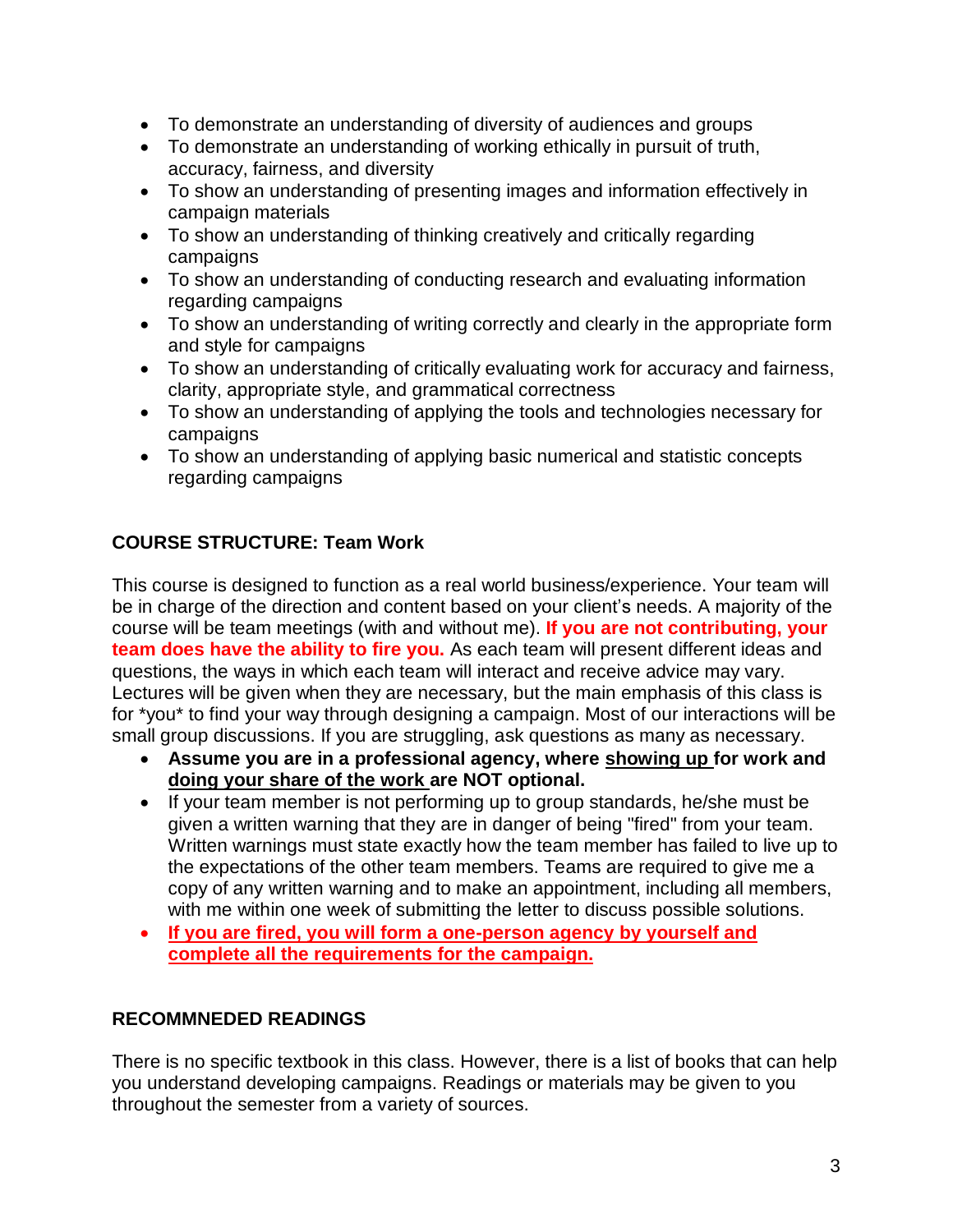- Avery, J., & Yount, D. (2010). *Advertising campaign planning* (5<sup>th</sup> ed.). Irvine, CA: Melvin & Leigh, Publishers.
- Blakeman, R. (2011). *Advertising campaign design: Just the essentials.* Armonk, NY: M.E. Sharpe.
- Bobbitt, R., & Sullivan, R. (2014). *Developing the public relations campaign: A team-based approach* (3rd ed.). Boston, MA: Pearson.
- Moriarty, S., Mitchell, N., & Wells, W. (2012). *Advertising & IMC: Principle and practice* (9<sup>th</sup> ed.). New Jersey: Prentice Hall.
- Tuten, T. L., & Solomon, M. R. (2015). *Social media marketing* (2nd ed.). Thousand Oks, CA: SAGE Publications Inc.

# **TEAM DESCRIPTIONS**

There are five teams and you will be arranged in a team considering your interest and skills. \*\*\*Team descriptions will be distributed separately.

## **COURSE REQUIREMENTS\*\*\***

\*\*\*Please refer to the guideline of "Late Assignment" under the COURSE POLICIES below.

#### **Plagiarism Training Certificate (Required):**

All COMM majors and students taking COMM classes are required to pass a brief online course that teaches them how to identify plagiarism. This course was put together by Indiana University, which has kindly allowed us to utilize it for our own students. To pass the course, use the links provided below. **Obtain the certificate, then upload it to the certificate to Blackboard by the date indicated on the course schedule.** If you have already obtained this certificate, you don't need to take the Indiana University course again. Simply upload the certificate that you have already earned for all COMM courses. **Finally, if you do not turn in this certificate by the deadline indicated on the schedule, you will receive an "I" grade for this course.**

Watch the "How to Recognize Plagiarism" tutorials here: <https://www.indiana.edu/~academy/firstPrinciples/index.html>

and learn about registration / certification tests here: <https://www.indiana.edu/~academy/firstPrinciples/certificationTests/index.html>

#### **Peer Evaluations (30 points x 5):**

Peer evaluations are critical in this class because your work and responsibility directly affect the outcome of the campaign and client presentation. There will be **five peer evaluations.**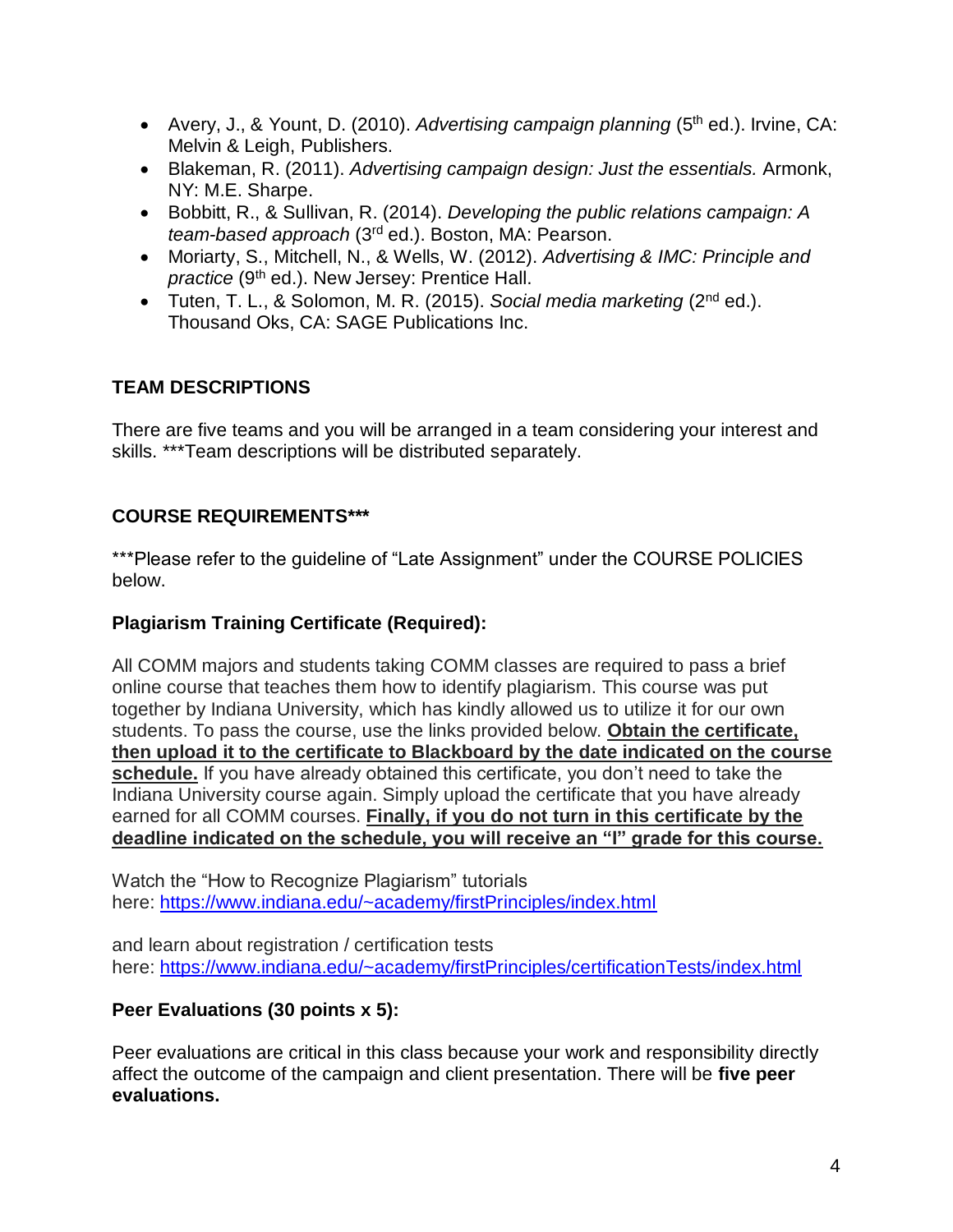For the success of team activities, each team member's dedication and meaningful contribution are critical. Peer evaluation is a confidential written report of your contributions and the contributions of each member of your team. Peer evaluation will be assessed at the completion of each team activity. Your peer evaluation grade will be decided based on your team members' evaluations of your contribution to various team projects and activities, such as your attendance at meetings, preparation for and participation in those meetings, completing the assignments given by your team, etc.

A peer evaluation form will be posted on Blackboard. Using the form, evaluate your team members' contribution to each team activity objectively and submit the completed form **by the specified due dates**.

**Peer evaluation is NOT optional**. Failure to turn in the completed form on your specified due date or late submission will result in receiving ZERO POINT for this portion of your grade.

## **Team Weekly Reports (3 points x 10):**

Each team will submit a team weekly report by 11:59PM (CST) on each Sunday via Blackboard. The Weekly Report form will be provided on Blackboard. This form includes 1) the overall summary of team's tasks of the week, 2) overall team's plans for next week, 3) individual team member's tasks for the week and the process/results, and 4) individual team member's tasks for next week. The notes will be a source of my evaluations for your individual participation. **If a team does not submit this report by the deadline, all team members will receive 0 (zero) point for the weekly report and negatively affect your individual participation grade.**

#### **Campaign Book (20 points):**

You will write an original campaign plan and design original campaign documents for a client, which will be gathered in the campaign book. Everyone is expected to contribute to this book. You are required to submit **two color-printed hardcopies (one for me and one for client) and one digital (pdf) copy. Your client may wish to have both hard and digital copies. The campaign book will be evaluated by the client and the instructor.**

Regardless of what your client's needs/budgets are, your campaign plan must contain at least ten creative items. These items may include, but are not limited to:

- Advertisements (print, radio, television For television a script and storyboard are minimums)
- Web items (these can be Twitter backgrounds, Facebook cover pictures, etc.)
- Public relations (press releases, company backgrounder, biography, fact sheet)
- Brochure or newsletter
- Promotional materials
- Offline event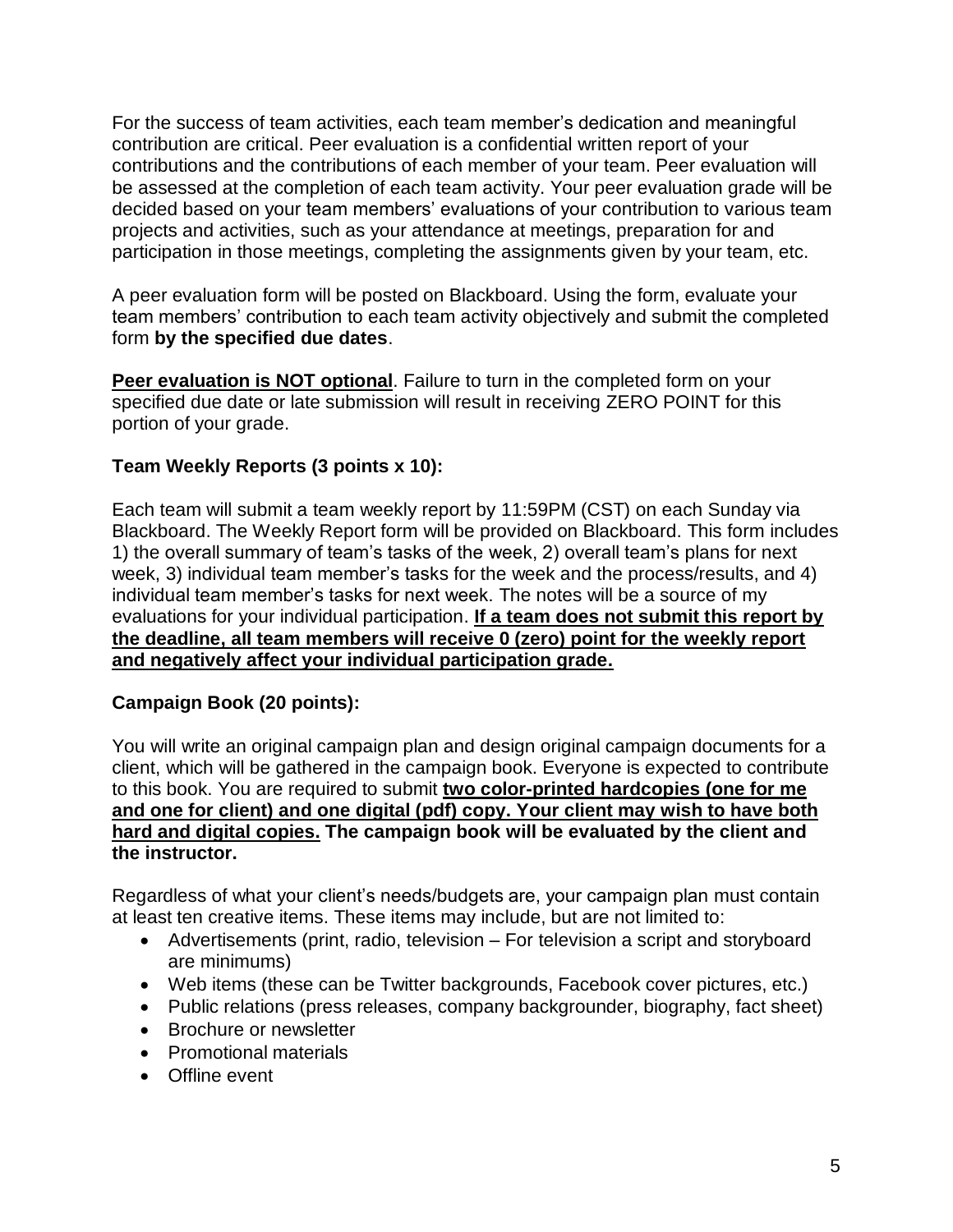All of the creative items cannot come from a single category. In other words, you cannot have 10 print ads for your campaign.

#### **Team Chapter for Campaign Book (20+10 points):**

Each team will write about a **minimum 5-page** team chapter (1-inch margins, Arial font, 12-point font size, and **single-spaced, excluding tables, images, and figures**) for the final campaign book. Each team chapter should include all major information about the campaign, such as data, graphs, figures, and image files. The team chapter draft is worth 20 points and the revised team chapter is worth 10 points.

## **Team Presentations (20 points x 2):**

There will be two team presentations. Each team will prepare two **15-minute (including Q&A)** PowerPoint presentations (i.e., Presentation 1 & Presentation 2). Details about the team presentations will be discussed during the class.

# **Client Reports (5 points x 3):**

There will be 3 client meetings, including the client orientation. To prepare each meeting, each team will be asked to submit a one-page client report (1-inch margins, Arial font, 12-point font size, and **single-spaced**) before the client meeting. Therefore, the client can read your report prior to the meeting. For the client orientation, each team will submit a list of questions for the client.

# **Progress Presentations (10 points x 2):**

For client meeting 1 and 2, each team will do a progress presentation in front of the client. Each team will prepare an **8-minute (including Q&A)** PowerPoint presentation.

# **Final Client Presentation (15 points):**

Our agency (i.e., entire class) will have a final presentation in front of the client. Details about the client presentations will be discussed during the class.

#### **Class Participation (30 points):**

Throughout the semester we will have various class participations. These participations will include: attendance\*\*\*, student bio, pop quizzes, short presentations, discussion, and essays. These assignments are given in order to help facilitate student learning and to foster student-teacher interaction. Instructor's evaluations will be included here as well.

\*\*\*Please refer to the guideline of "Attendance" under the COURSE POLICIES below.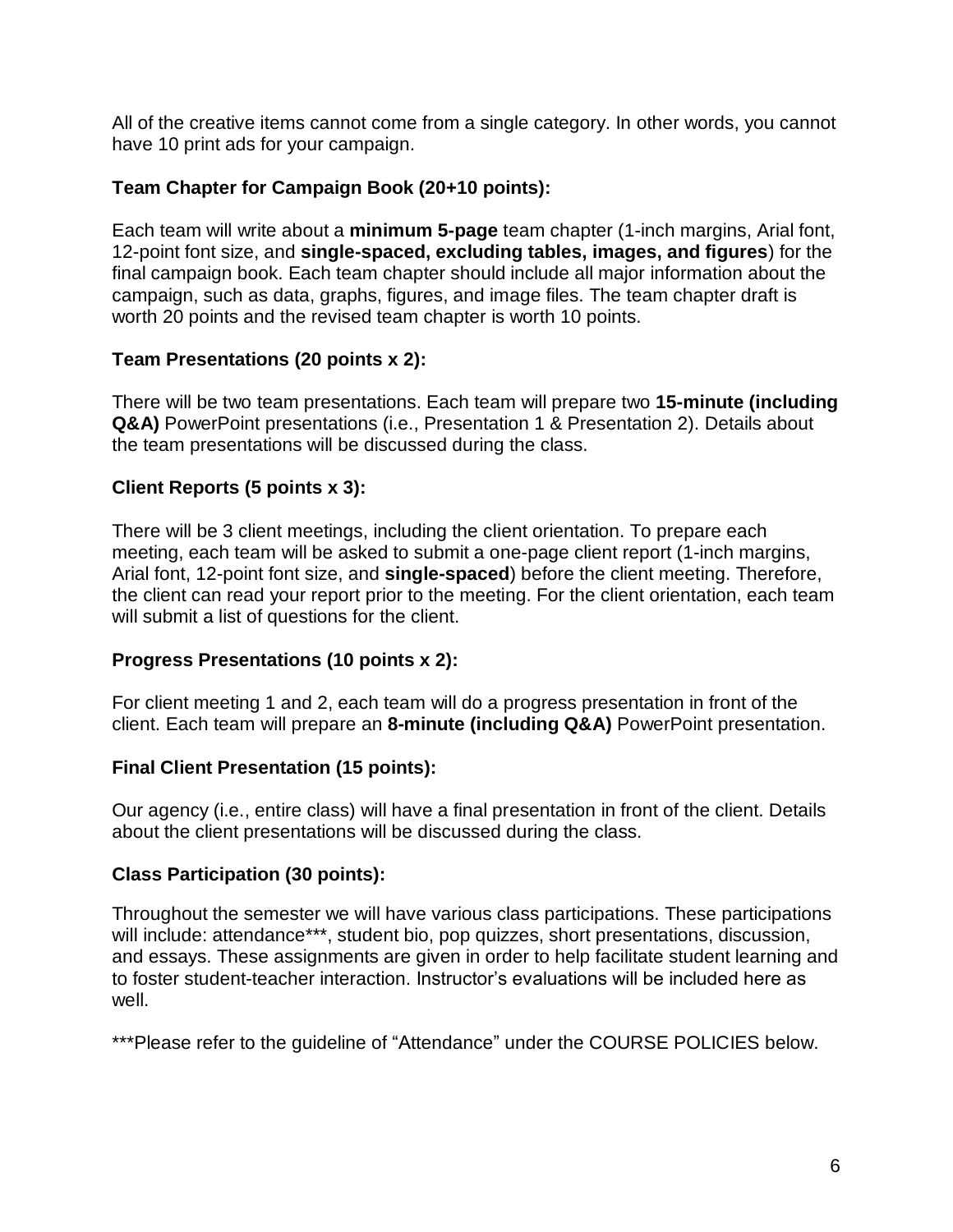#### **Extra Credit (+ α):**

Opportunities may or may not be available during the semester and are at my discretion. However, if your class participation points exceed 30 points, the extra points will be considered as extra credits.

#### **COURSE EVALUATION**

Final grades will be based on the following factors: The following scale will be used to

| 150pts $(30pts \times 5)$ | 315-350pts        | A (≥90%     |
|---------------------------|-------------------|-------------|
| 30pts (3pt x 10)          | 280-314pts        | B (80%)     |
| 20pts                     | 245-279pts        | C(70%)      |
| 20pts                     | 210-244pts        | D(60%)      |
| 10pts                     | Lower than 209pts | $F(0-59)$ . |
| 40pts (20pts x 2)         |                   |             |
| 15pts $(5pts \times 3)$   |                   |             |
| 20pts (10pts x 2)         |                   |             |
| 15pts                     |                   |             |
| 30pts                     |                   |             |
| $+ \alpha$                |                   |             |
| <b>350pts</b>             |                   |             |
|                           |                   |             |

determine the final grade: Peer Evaluations 1-50pts A (≥90%)

279pts 244pts r than 209pts C (70%) D (60%) F (0-59.99)

- A: Achievement that is outstanding relative to the level necessary to meet course requirements.
- B: Achievement that is significantly above the level necessary to meet course requirements.
- C: Achievement that meets course requirements in every respect.
- D: Achievement that is worthy of credit even though it fails to meet fully the course requirements.
- F: Represents failure and signifies that the work was either completed but at a level of achievement that is not worthy of credit or was not completed.
- I (Incomplete): assigned at the discretion of the instructor. An incomplete grade will be considered only when documented, extraordinary circumstances beyond control, or ability to anticipate, prohibit timely completion of the course requirements. **Incomplete grades are rare.** Requires a written agreement between instructor and student.

#### **Grade Distribution**

Grades will be given on an absolute scale. This means that your grades will be based only on your accomplishments and that you are not in competition with other students for grades in this course.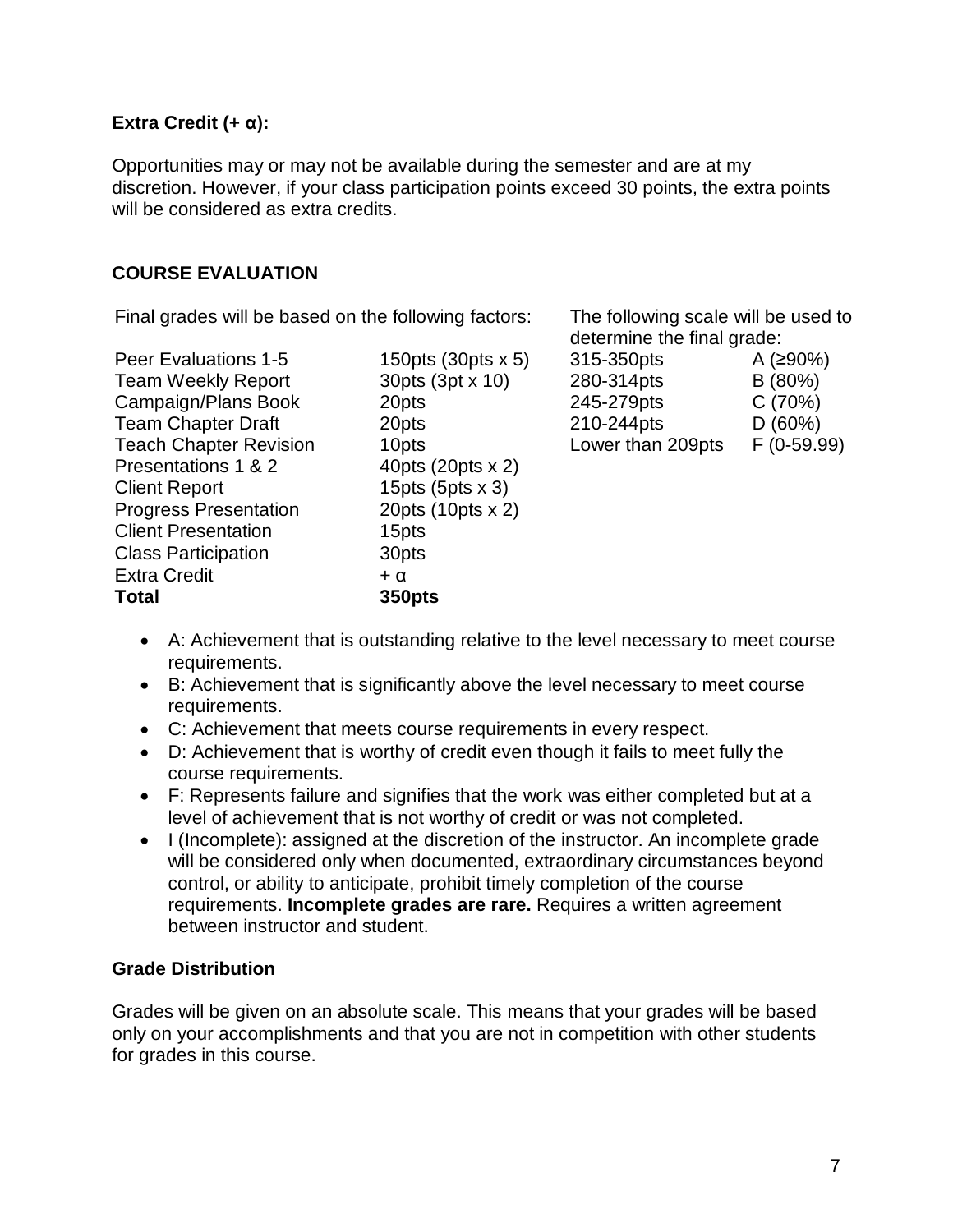#### **Calculating the Final Grade**

The maximum score you can earn from this course is 350 points. Additionally, extra credit opportunities will be provided over the course of the semester. Your final grade percentage will be calculated based on the following formula:

**(Points earned from course requirements + extra credit points) \* 100 / 350 points**

Suppose that at the end of the semester, you earn 300 points (out of 350 points) from course requirements and 5 extra credit points. Then your final percentage will be: (300 + 5)  $\times$  100 / 350 = 87%

#### **COURSE POLICIES**

#### **Late Assignment**

After the deadline, **20%** of the assignment's grade will be deducted for each day the assignment is turned in late.

#### **Attendance**

Attendance will be taken regularly at the start of class. Each attendance counts 0.5 point. Late arrival, which can be defined as arrival after checking attendance, counts 0.2 point. Two late arrivals equal one absence, deducting 0.5 point. The total attendance points will be 21 points (0.5 point x 42). If the instructor does not check attendance, all students automatically attain 0.5 point for the attendance of that day. If you miss more than 25 minutes of class by arriving late or leaving early, you will be counted as absent from class that day. **There are no excused or unexcused absences. However, students will not be penalized for absence during the session due to unavoidable or legitimate circumstances, which must be documented. Such circumstances include verified illness, participation in intercollegiate athletic events, subpoenas, jury duty, military service, bereavement, and religious observances. Such circumstances do not include voting in local, state, or national elections.**

**You have to take responsibility for your decisions, including missing points for class participation, lectures, or extra credit if you decide to be absent. You will be allowed 4 absences (10% of the total attendance) with point deductions (0.5 point for each absence). After any 4 absences, 5% of the total attendance points will be deducted for** *each absence cumulatively* **(i.e., 5th absence = 5%, 6th absence = 10% deduction, etc.).**

Notification of cancellation of class will be announced at least one class meeting prior to the cancellation or via UND email account. In case of inclement weather, I will do my best to send out an email as early as possible (most likely around 6am) if we are not meeting in person.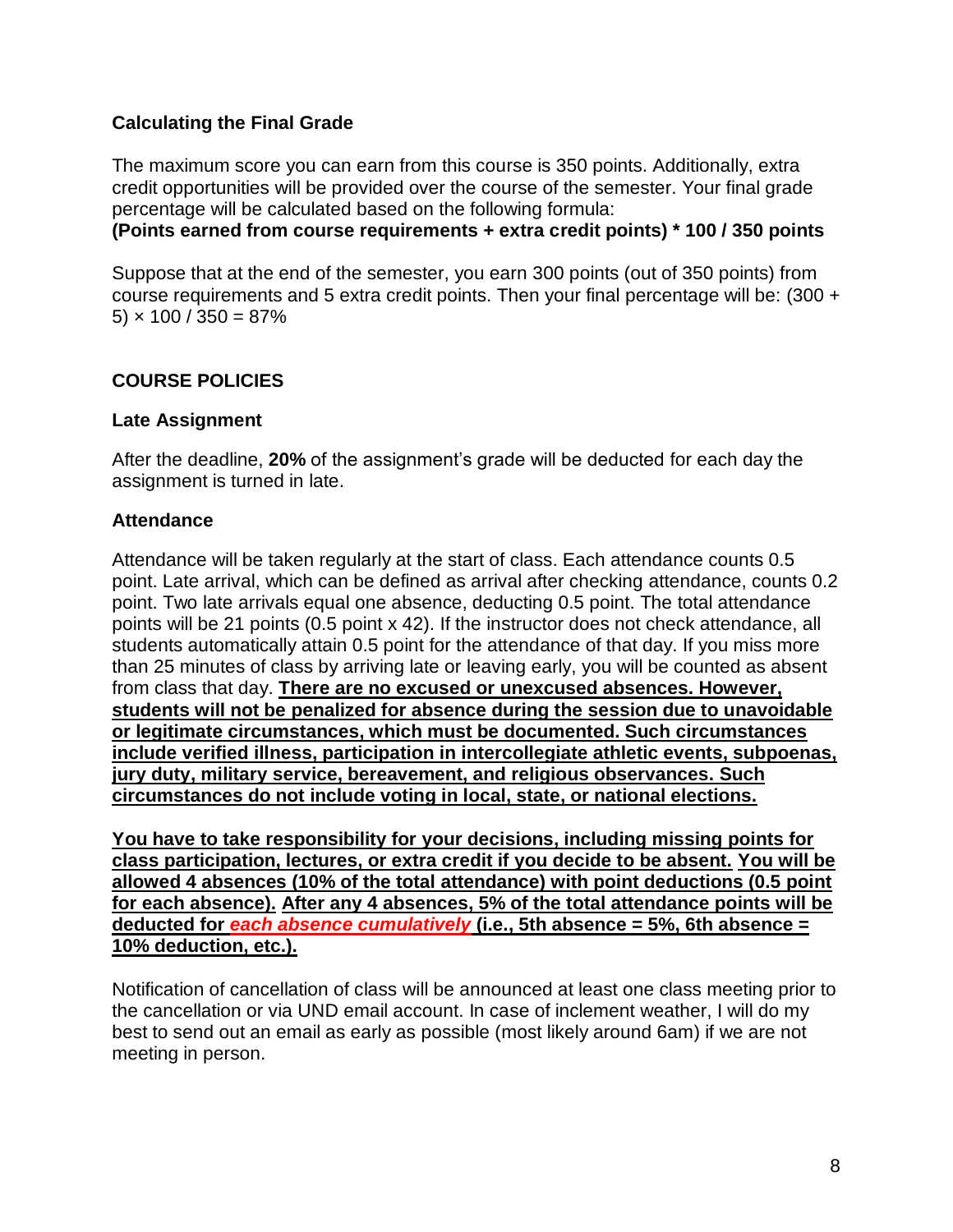Students are not allowed to use cell phones in the classroom. **0.5 point will be deducted each time your cell phone rings.** Students cannot use laptop computers **UNLESS the instructor allows their use**. Text-messaging, cross-word puzzles, Sudoku, newspapers and any other non-course related materials and activities are absolutely prohibited in class.

#### **\*\*\*If the instructor is late for class or his cell phone rings during the class, he will bring treats for all students at the next class.**

# **Team Project Policy**

All team members must participate in team projects in a meaningful manner in order to earn team project grades. If your team 1) does not receive any responses from your team member(s), 2) cannot communicate with them, or 3) has serious issues with their performance and contribution to the team, please let me know who those member(s) are. Based on each team's decision, each team can report if your team lost team member(s) or your team member(s) failed to contribute to the team. Then, I will notify it to the team member(s) who have not meaningfully participated in projects. Once I file the report, that team member(s) will have 25%, 50%, or 100% point deduction from your team's total grades based on the team's decision regarding the team member(s) contribution. For example, if your team earned 30 points for a team project, that team member(s) may earn 22.5 points (25% deduction from 30 points), 15 points (50% deduction from 30 points), or 0 point (100% deduction from 30 points). As you are seniors or juniors, I assume you know how to respect your team members and work together. However, I need to state this policy in order to be fair to students who work harder. If you actively participate in your team projects, you don't need to be concerned about this policy at all.

# **Scholastic Dishonesty**

University of North Dakota takes a strong stance against Scholastic Dishonesty. Scholastic Dishonesty includes, but is not limited to, cheating on a test, plagiarism, collusion, fabrication, or facilitating any such act. **If you engage in scholastic dishonesty, disciplinary action at both the departmental and university level will be taken, which could result in failing the course and/or expulsion from the university.** Examples of scholastic dishonesty include:

(1) **Cheating** on a test includes, but is not restricted to: 1) Copying from another student's test; 2) Possessing or using material during a test not authorized by the person giving the test; 3) Collaborating with or seeking aid from another student during a test without authority; 4) Knowingly using, buying, selling, stealing, transporting, or soliciting in whole or in part the contents of an unadministered test; 5) Substituting for another student or permitting another student to substitute for oneself to take a test; and 6) Bribing another person to obtain an unadministered test or information about an unadministered test.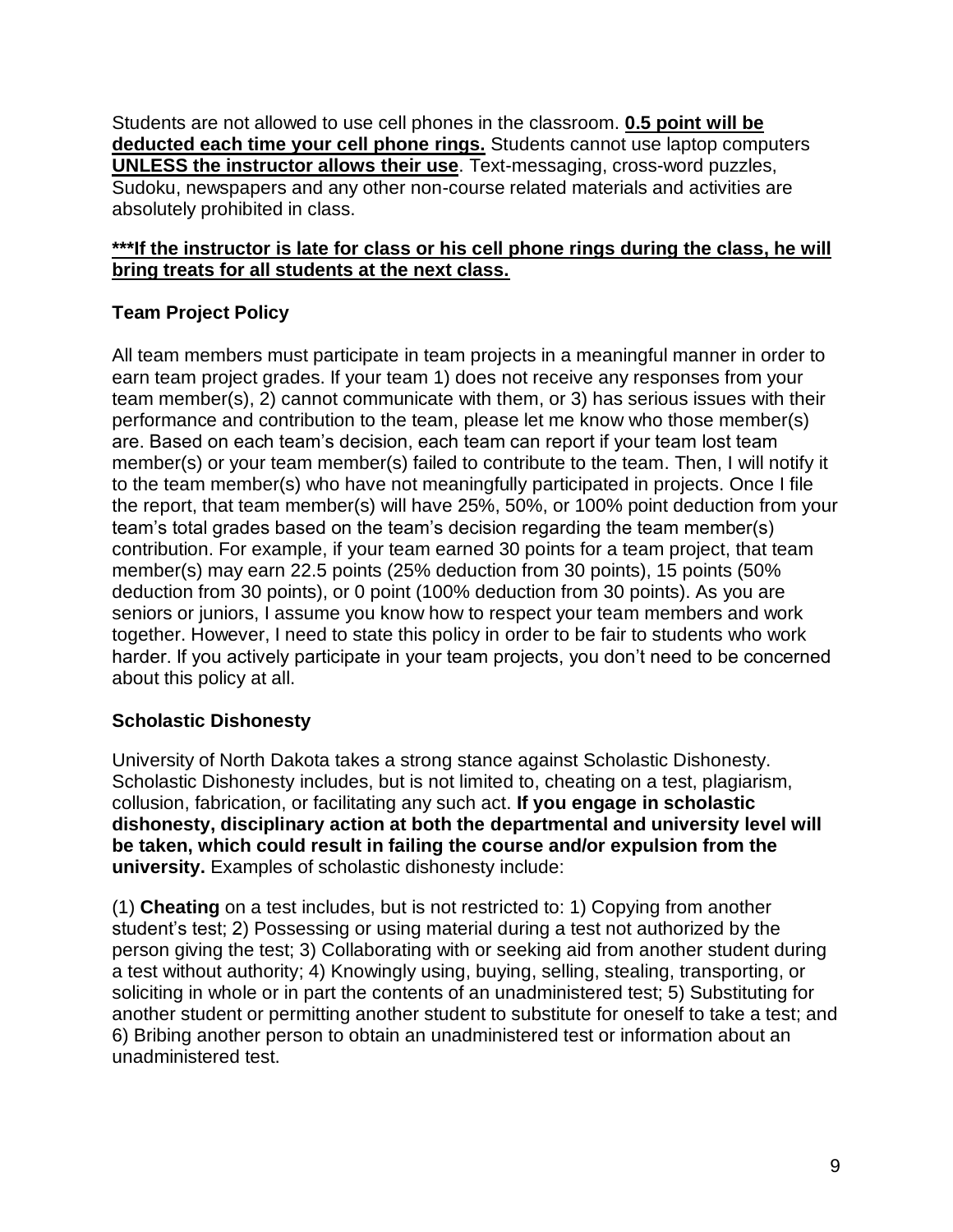(2) **Plagiarism** means the appropriation, buying, receiving as a gift, or obtaining by any means another person's work and the unacknowledged submission or incorporation of it in one's own work. This includes appropriation of another person's work by the use of computers or any other electronic means.

(3) **Collusion** means the unauthorized collaboration with another person in preparing written work offered for credit.

(4) **Fabrication:** Unauthorized falsification or invention of any information or citation in an academic exercise.

(5) **Recycling Prior Work:** Submitting work previously submitted and evaluated for course credit in prior sections of this course or in other courses.

To be clear: going online and taking information without proper citations, copying parts of other student's work, creating information for the purposes of making your paper seem more official, or anything involving taking someone else's thoughts or ideas without proper attribution is **academic misconduct**. If you work together on an assignment when it is not allowed, it is **academic misconduct**. If you have a question about an assignment, please come see me to clarify. Any cases of academic misconduct will be reported for violating the academic honesty requirements in the student handbook. They will also result in failure for the course. Remember – ignorance is NOT a defense.

**The Department of Communication is committed to bringing the richness of cultural diversity to all students. Through active engagement, the Communication Program endeavors to provide multicultural opportunities, to reduce cultural stereotypes, to embrace cultural differences, and to promote respect for cultural diversity.**

All Students are subject to the University of North Dakota Code of Student Life [\(http://und.edu/code-of-student-life/general-policies.cfm\)](http://und.edu/code-of-student-life/general-policies.cfm), including, but not limited to, issues of Scholastic Dishonesty.

All Communication majors and pre-majors will be added to the Communication Department Listserv. The purpose of the listserv is to keep students informed of opportunities to enhance their educational experience at UND. Contact the Communication Department office [\(und.comm@email.und.edu\)](mailto:und.comm@email.und.edu) if you would like to be removed from the listserv or if you are not receiving messages and would like to be added. To keep informed, also refer to the Communication Department web page (https://arts-sciences.und.edu/communication/).

**Disabilities**: To get confidential guidance and support for disability accommodation requests, students are expected to register with DSS at [https://und.edu/disability](https://und.edu/disability-services/)[services/,](https://und.edu/disability-services/) McCannel Hall 190, or 701.777.3425.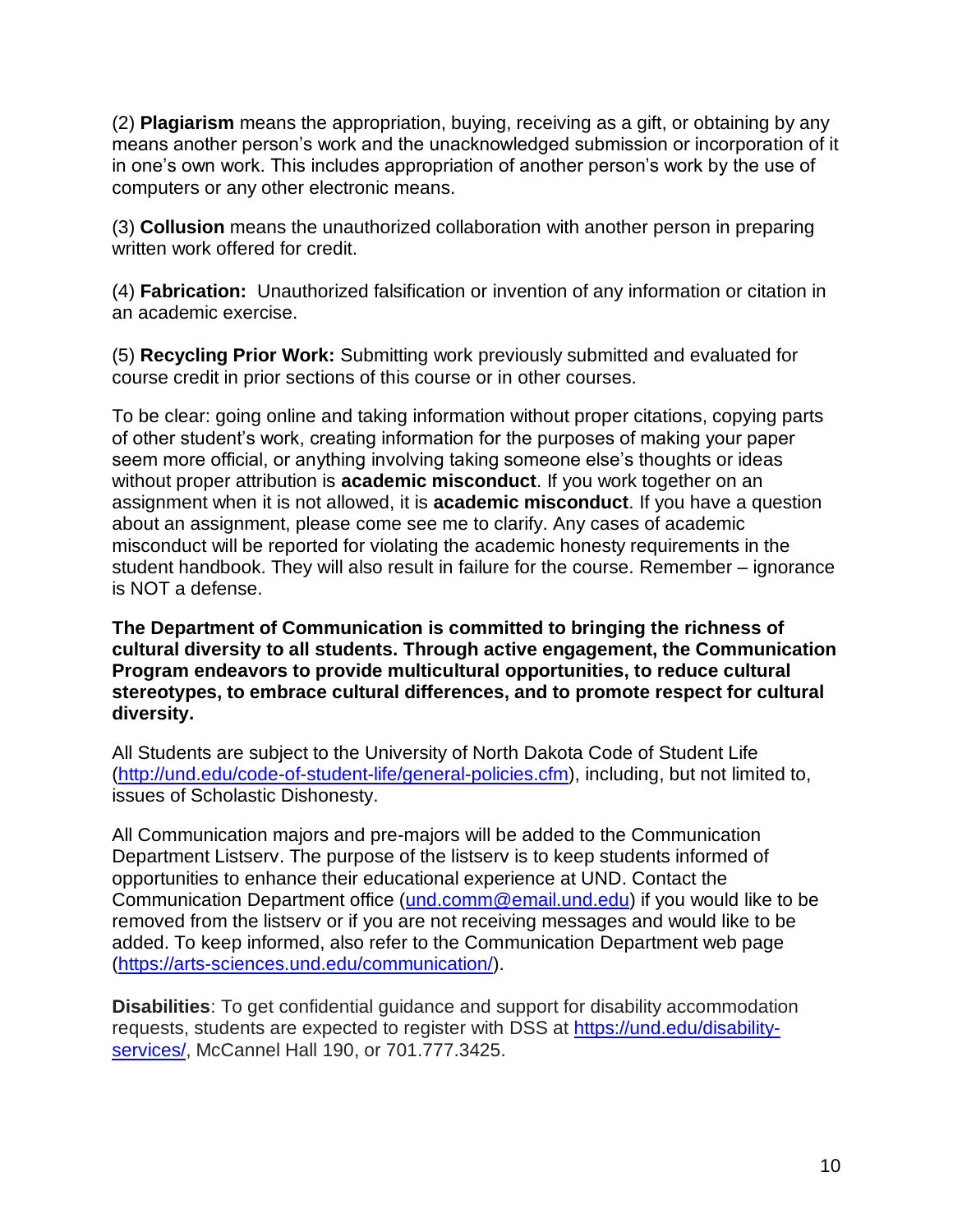**Notice of Nondiscrimination:** It is the policy of the University of North Dakota that no person shall be discriminated against because of race, religion, age, color, gender, disability, national origin, creed, sexual orientation, gender identity, genetic information, marital status, veteran's status, or political belief or affiliation and the equal opportunity and access to facilities shall be available to all. Concerns regarding Title IX, Title VI, Title VII, ADA, and Section 504 may be addressed to Donna Smith, Director of Equal Employment Opportunity/Affirmative Action and Title IX Coordinator, Twamley Hall 401, 701.777.4171, [UND.eo.titleIX@und.edu](mailto:UND.eo.titleIX@und.edu) or the Office for Civil Rights, U.S. Dept. of Education, 500 West Madison, Suite 1475, Chicago, IL 60611 or any other federal agency.

**Reporting Sexual Violence:** If you or a friend has experienced sexual violence, such as sexual assault, domestic violence, dating violence or stalking, or sex-based harassment, please contact UND's Title IX Coordinator, Donna Smith, for assistance: 701.777.4171; [donna.smith@UND.edu;](mailto:donna.smith@UND.edu) or go to [http://und.edu/affirmative](http://und.edu/affirmative-action/title-ix/)[action/title-ix/.](http://und.edu/affirmative-action/title-ix/)

**Faculty Reporting Obligations Regarding Sexual Violence:** It is important for students to understand that faculty are required to share with UND's Title IX Coordinator any incidents of sexual violence they become aware of, even if those incidents occurred in the past or are disclosed as part of a class assignment. This does not mean an investigation will occur if the student does not want that, but it does allow UND to provide resources to help the student continue to be successful at UND. If you have been the victim of sexual violence, you can find information about confidential support services at [http://und.edu/affirmative-action/title-ix/.](http://und.edu/affirmative-action/title-ix/)

**UND Cares Program:** The UND Cares program [\(http://und.edu/und-cares/\)](http://und.edu/und-cares/) seeks to educate faculty, staff and students on how to recognize warning signs that indicate a student is in distress.

**How to Seek Help When in Distress:** We know that while college is a wonderful time for most students, some students may struggle. You may experience students in distress on campus, in your classroom, in your home, and within residence halls. Distressed students may initially seek assistance from faculty, staff members, their parents, and other students. In addition to the support we can provide to each other, there are also professional support services available to students on campus through the Dean of Students and University Counseling Center. Both staffs are available to consult with you about getting help or providing a friend with the help that he or she may need. For more additional information, please go to [http://und.edu/und-cares/.](http://und.edu/und-cares/)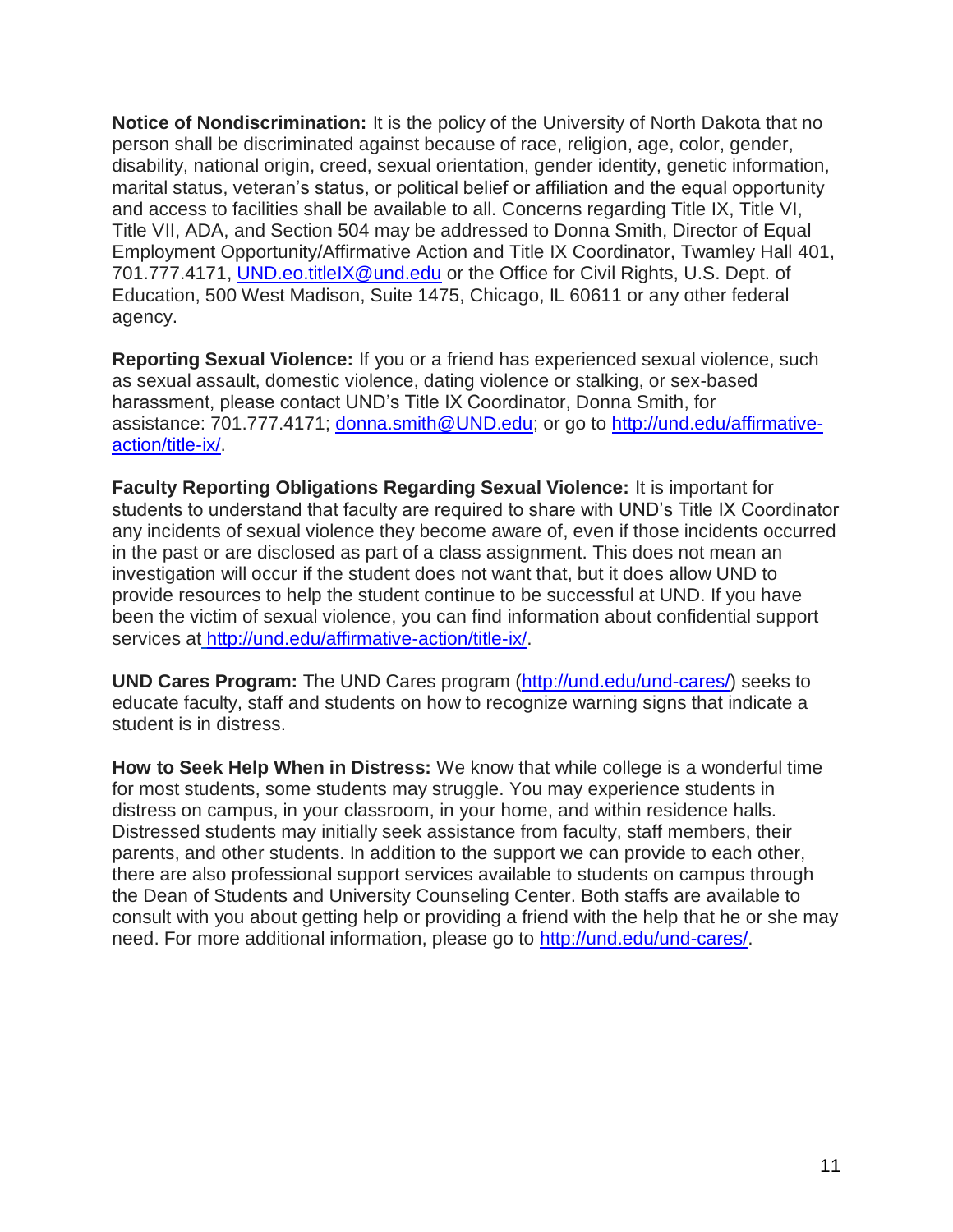# **TENTATIVE COURSE SCHEDULE\***

\*\*\***AP** – Research/Account Planning; **MS** – Media Strategy; **PR** – Public Relations;  **CR** – Creative; **CE** – Campaign Execution

| $O$ $O$ $O$ $O$ $O$ $O$ $O$ $O$ |            | Odinpuign LACOution                                                                   |                                                                                                                                                     |
|---------------------------------|------------|---------------------------------------------------------------------------------------|-----------------------------------------------------------------------------------------------------------------------------------------------------|
| Week                            | Date       | <b>Topics</b>                                                                         | Assignments                                                                                                                                         |
| Week 1                          | $1/9$ (W)  | <b>Course Introduction</b>                                                            |                                                                                                                                                     |
|                                 | $1/11$ (F) | <b>Ad/PR Campaign Overview</b><br><b>Campaign Process</b>                             | •Read Blakeman Ch.1.                                                                                                                                |
| Week 2                          | $1/14$ (M) | <b>Panel Session</b>                                                                  |                                                                                                                                                     |
|                                 | $1/16$ (W) | Situation Analysis & Problems and<br>Opportunities                                    | •Read A&Y Ch.1&3.<br>•Submit Team Selection<br>Form (hard copy).                                                                                    |
|                                 | $1/18$ (F) | Campaign Objective & Research<br><b>Team Selection &amp; In-Class Team</b><br>Meeting | •Read Blakeman Ch.2.<br>•Read A&Y Ch.4.<br>•Submit Student Bio.                                                                                     |
| Week 3                          | $1/21$ (M) | <b>Martin Luther King Jr. Day</b><br>(No Class)                                       |                                                                                                                                                     |
|                                 | $1/23$ (W) | Branding and Positioning & Advertising<br>Creative                                    | •Read Blakeman Ch.3-4.<br>•Submit one-page question<br>list for the client.                                                                         |
|                                 | $1/25$ (F) | <b>Client Orientation</b>                                                             | •Submit Plagiarism<br>Certificate on Blackboard.                                                                                                    |
| Week 4                          | $1/28$ (M) | <b>Out-of-Class Team Meeting</b>                                                      |                                                                                                                                                     |
|                                 | $1/30$ (W) | Public Relations, Electronic Media, &<br>Social Media Marketing                       | •Read Blakeman Ch.7&12.<br>•Read A&Y Ch.9.<br>•Class Dues: \$20<br>•CR: Lead the development<br>of agency name & logo.                              |
|                                 | $2/1$ (F)  | In-Class Team Meeting                                                                 | •Submit Team Weekly<br>Report 1 by Sunday<br>11:59PM.                                                                                               |
| Week 5                          | $2/4$ (M)  | In-Class Team Meeting                                                                 | • AP: Conduct pre-launch<br>survey.                                                                                                                 |
|                                 | $2/6$ (W)  | [AP] Presentation 1<br>[MS] Presentation 1<br>[PR] Presentation 1                     | ·AP, MS, PR: Submit<br>presentation slides by 9AM.                                                                                                  |
|                                 | $2/8$ (F)  | [CR] Presentation 1<br>[CE] Presentation 1<br>In-Class Team Meeting                   | •CR,CE: Submit<br>presentation slides by 9AM.<br>•Submit Peer Evaluation #1<br>by 11:59PM.<br>•Submit Team Weekly<br>Report 2 by Sunday<br>11:59PM. |
| Week 6                          | $2/11$ (M) | In-Class Team Meeting                                                                 |                                                                                                                                                     |
|                                 | $2/13$ (W) | In-Class Team Meeting                                                                 | •Submit Focus Group<br>Guideline.                                                                                                                   |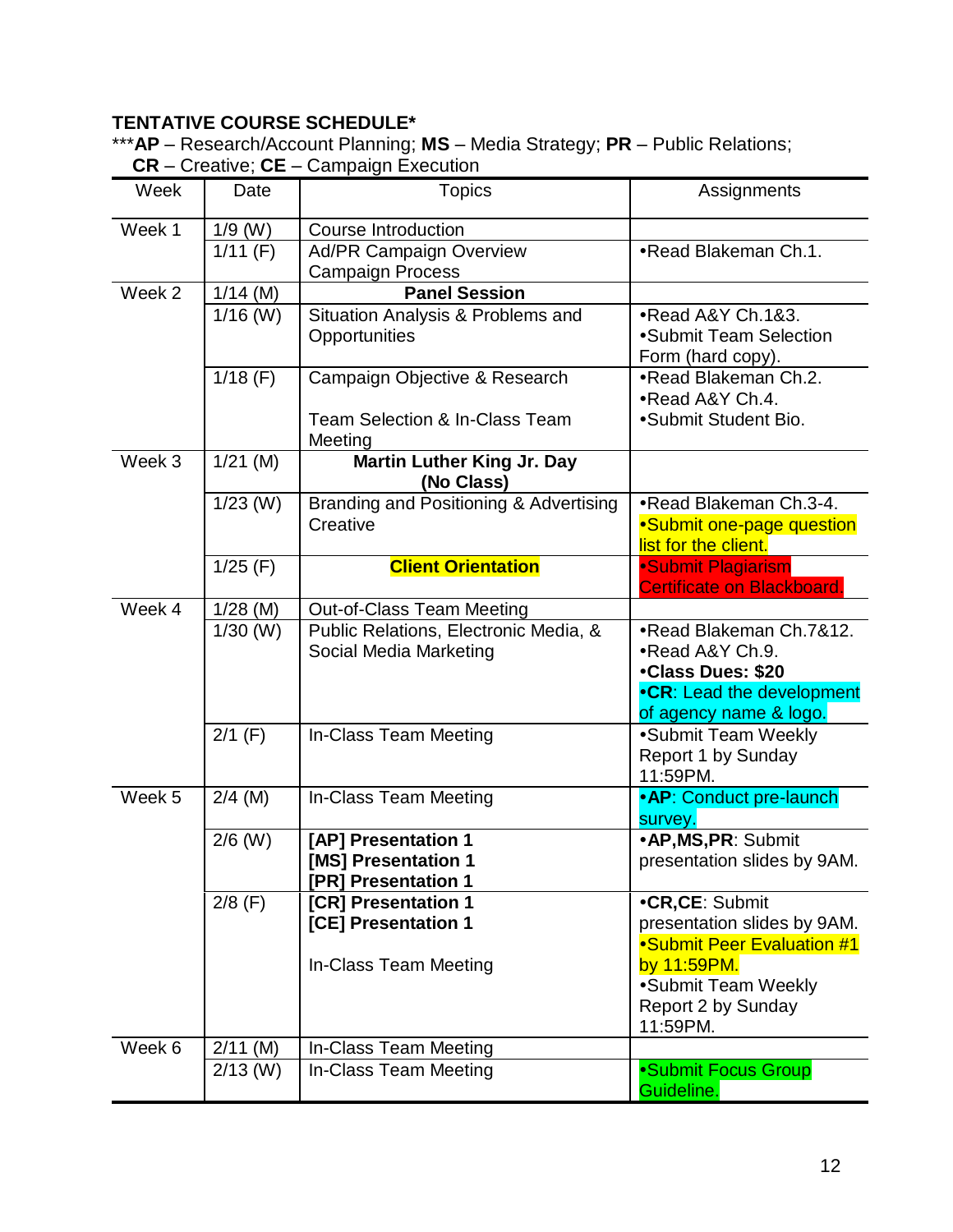|         | $2/15$ (F)    | In-Class Team Meeting                    | •Submit Team Weekly         |
|---------|---------------|------------------------------------------|-----------------------------|
|         |               |                                          | Report 3 by Sunday          |
|         |               |                                          | 11:59PM.                    |
| Week 7  | $2/18$ (M)    | <b>Presidents' Day (No Class)</b>        |                             |
|         | $2/20$ (W)    | In-Class Team Meeting                    | • AP: Informal presentation |
|         |               | [Prepare client progress presentations.] | of pre-launch survey        |
|         |               |                                          | results.                    |
|         |               |                                          | •Submit a one-page client   |
|         |               |                                          | report.                     |
|         | $2/22$ (F)    | <b>Client Meeting 1</b>                  | •Submit progress            |
|         |               |                                          | presentation slides by 9AM. |
|         |               |                                          | •Submit Team Weekly         |
|         |               |                                          | Report 4 by Sunday          |
|         |               |                                          | 11:59PM.                    |
| Week 8  | $2/25$ (M)    | In-Class Team Meeting                    | •PR, MS: Start contacting   |
|         |               |                                          | media platforms.            |
|         | $2/27$ (W)    | <b>Focus Group Day</b>                   |                             |
|         | $3/1$ (F)     | <b>In-Class Team Meeting</b>             | •Submit Team Weekly         |
|         |               |                                          | Report 5 by Sunday          |
|         |               |                                          | 11:59PM.                    |
| Week 9  | $3/4$ (M)     | In-Class Team Meeting                    |                             |
|         | $3/6$ (W)     | [AP] Presentation 2                      | •AP, MS, PR: Submit         |
|         |               | [MS] Presentation 2                      | presentation slide by 9AM.  |
|         |               | [PR] Presentation 2                      |                             |
|         | $3/8$ (F)     | [CR] Presentation 2                      | •CR,CE: Submit              |
|         |               | [CE] Presentation 2                      | presentation slide by 9AM.  |
|         |               |                                          | •Submit Peer Evaluation #2  |
|         |               | In-Class Team Meeting                    | by 11:59PM.                 |
| Week 10 | $3/11 - 3/15$ | <b>Spring Break</b>                      |                             |
| Week 11 | $3/18$ (M)    | In-Class Team Meeting                    |                             |
|         | $3/20$ (W)    | In-Class Team Meeting                    | •Submit a one-page client   |
|         |               | [Prepare client progress presentations.] | report.                     |
|         | $3/22$ (F)    | <b>Client Meeting 2</b>                  | •Submit progress            |
|         |               |                                          | presentation slides by 9AM. |
|         |               |                                          | •Submit Team Weekly         |
|         |               |                                          | Report 6 by Sunday          |
|         |               |                                          | 11:59PM.                    |
| Week 12 | $3/25$ (M)    | In-Class Team Meeting                    |                             |
|         | $3/27$ (W)    | In-Class Team Meeting                    | • Launch online and offline |
|         |               | [Campaign Launch]                        | campaigns.                  |
|         | 3/29(F)       | Out-of-Class Team Meeting                | •Submit Team Weekly         |
|         |               | (Dr. Lee at the American Academy of      | Report 7 by Sunday          |
|         |               | <b>Advertising Conference)</b>           | 11:59PM.                    |
| Week 13 | $4/1$ (M)     | <b>Event Day</b>                         |                             |
|         | $4/3$ (W)     | <b>Event Day</b>                         |                             |